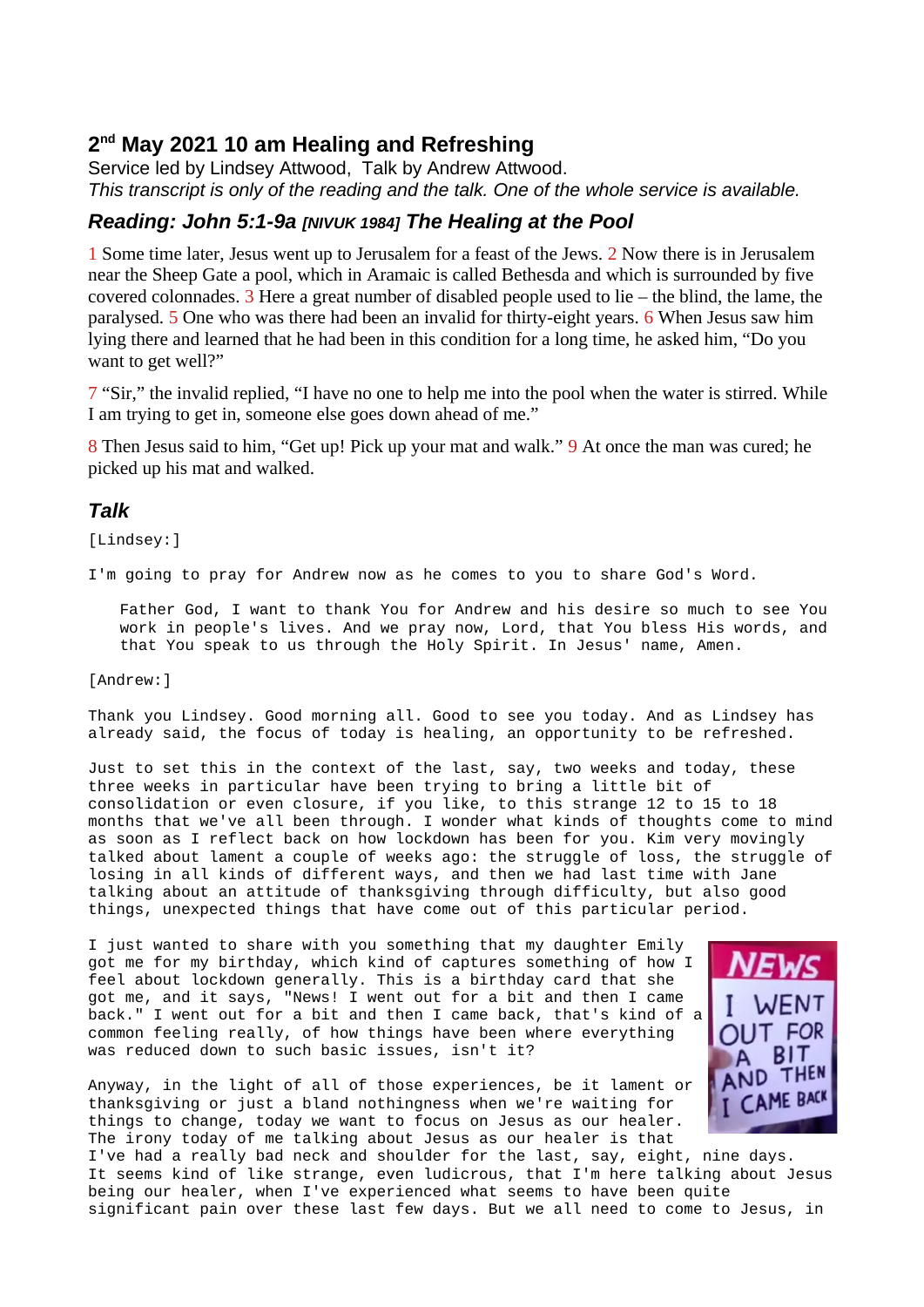some measure, for repair. My guess is that quite a lot of us are confident in coming to Jesus as Saviour, someone who's going to forgive us. A lot of us are probably quite competent in coming to Jesus for counsel, for a bit of wisdom or peace, but how readily and how frequently and how confidently do we come to Him as our healer?

When I think back to my last week, I was crying out to Jesus for healing. It got to Thursday this last week and I had blinding pain back and forth all the way down here, and ended up having to cancel a meeting or two. I was remembering a friend of mine who talks about healing ministry and helping us to gauge how bad it is. And I was given that a kind of a 9 out of 10 pain experience, it was horrible. So on that Thursday I kind of just put out a little request for prayer from Christian friends (and other requests). And on Friday then, "Please keep praying." And on Saturday, I think I scored my pain at a 5. It had changed. And today, it's still there but I'll put it as a 3 compared to where I was, so I've experienced – it might be natural, it might be an intervention from God – some measure of progress. I wanted to give you an opportunity, then, to focus on the high impact of Jesus' healing ministry, so that you can perhaps raise a bit of your own faith in Him, to seek some help at this time. It may be that part of what's happened over these months has been a general sense of being debilitated by it, or it may be that there are particular sicknesses or illnesses, something that has kind of hemmed you in, that you really do need releasing from.

Let me give you a bit of an overview. If you were to do a review of the gospel accounts of Jesus' ministry, you will find particular words that keep cropping up. There's a Greek word called *asthenia[1](#page-1-0)* [ἀσθένεια], which means every kind of sickness, *asthenia*, and this word crops up quite frequently when Jesus is describing, or rather when the authors are describing the kind of healing that Jesus did, and it's describing basically every kind of sickness, it's a general term, *asthenia*. And then it talks about *malakia[2](#page-1-1)* [μαλακία] which are debilitating illnesses that Jesus healed, things that would kind of inhibit life, that would hold you down: it could be that you can't walk straight or you've got a kind of respiratory problem. In Matthew, there's one particular phrase that comes up: it's 'lunatic' [3](#page-1-2) – of unsound mind, where there's something at a mental level that Jesus heals; or even later on in Matthew[4](#page-1-3) *paralutikous*  [παραλυτικούς], which has to do with being lame or paralysed. And these words, all the way through the Gospel accounts, indicate a broad range of what Jesus attended to. He didn't just heal one kind of thing, He healed every known kind of sickness. It's also recorded in the gospels that when the people came to Him in crowds, all came and He healed often all of them. If you were to do a rough calculation you could say that literally thousands of people in various villages and cities were touched. Some people have even calculated that if Jesus visited a local village, the actual health and welfare of that village would have gone up, because people would be able to get back to work and get back to living properly.

And here's the point of mentioning all of this. Hebrews 13:8 says, "Jesus is the same yesterday, today and forever." Jesus is the same yesterday, today and forever. So the healing ministry of Jesus has not ended. He hasn't changed.

Think about the kinds of things that are recorded again and again in the accounts. Luke 5 verse 15 says this<sup>5</sup>:

<span id="page-1-0"></span><sup>1</sup> e.g. in John 5:5. More often found in the plural, 'sicknesses', asthenias (ἀσθένειας), e.g. Acts 28:9.

<span id="page-1-1"></span><sup>2</sup> In Matthew 4:23 – meaning weakness/softness/disease. In the 3 occurrences of this word in Matthew, you'll find it in the genitive case, *malakian* (μαλακίαν), 'of disease'

<span id="page-1-2"></span><sup>3</sup> Ancient Greek for lunatic is *seléniazomenous* (σεληνιάζομένους), used e.g. in Matthew 4:24 [KJV] (one being moon-struck, lunar influenced – people believed that the moon caused these mental issues.). The ancient Greeks called the moon *seléné* (σελήνη)

<span id="page-1-3"></span><sup>4</sup> In Matthew 4:24 – here meaning 'paralytics'. The original word is *paralutikos* (παραλυτικός), the adjective 'paralytic'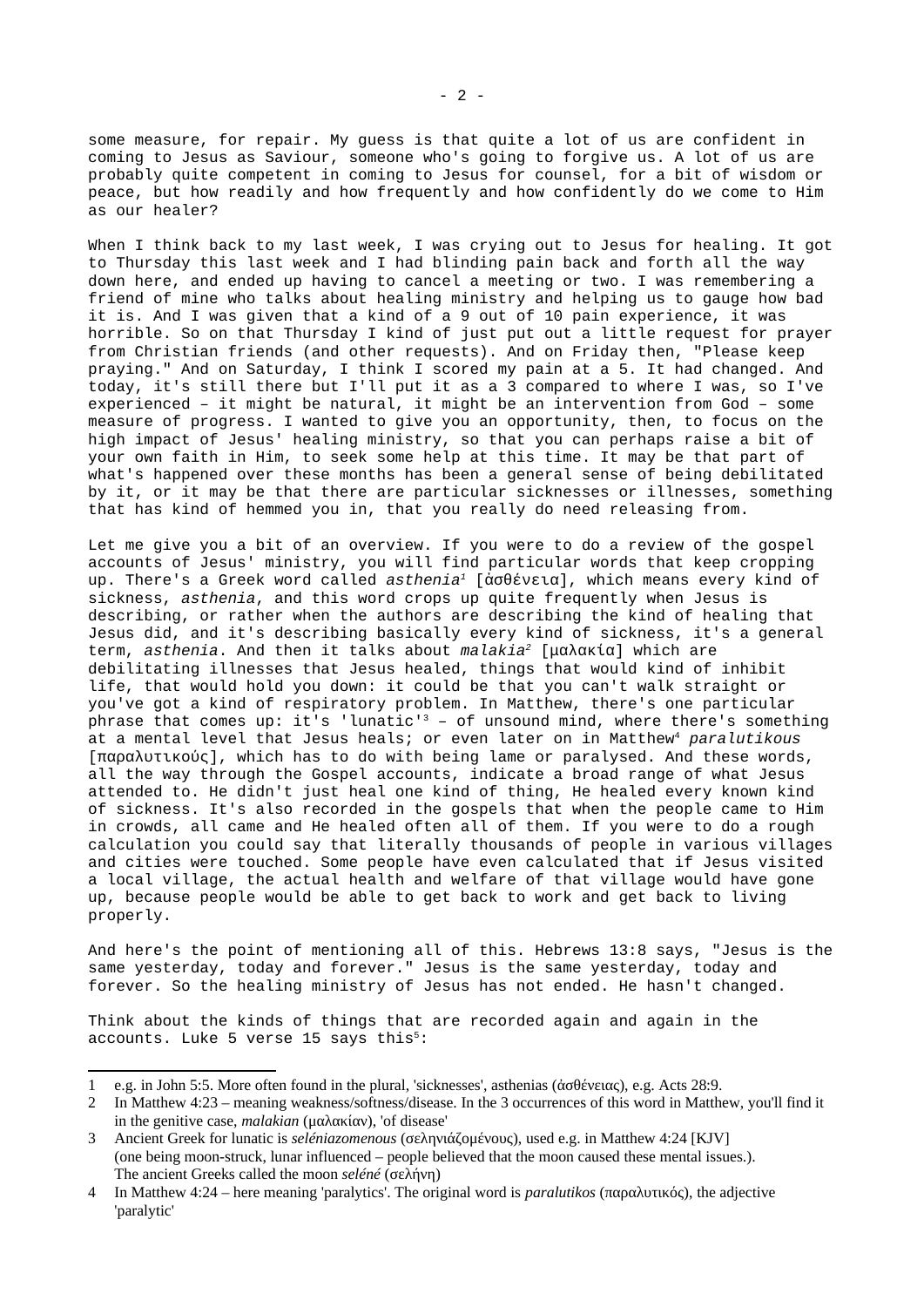15 But the news about Him was spreading *even* farther, and large crowds were gathering to hear *Him* and to be healed of their sicknesses.

This was a key feature of Jesus' activity when He was doing His public ministry.

Let me mention another Greek word before I get to the passage that Lindsey mentioned. There's another Greek word called *therapeuso[6](#page-2-0)* [θεραπεύσω], which is the word in the gospels most frequently used for healing, or to heal, and it's used almost 95% of the time when Jesus does something with someone who needs to be repaired. You could just count them endlessly with Matthew, Mark, Luke and John, *therapeuso*, and it's where we get our word therapy from. The emphasis of this particular word is that Jesus often, not always but often, involved the person He was dealing with in some way to do something as part of their healing. That classic example of the person with a withered hand, and Jesus said, "Stretch out your hand." In other words, they were engaged in what was happening. *Therapeuso* means Jesus doesn't just remotely make things happen. He's usually attentive to the person themselves and gets them to enter into it, like the woman who reached out and touched the hem of His garment: she did something, and it helped the healing to flow.

Final statistic before I get to the passage: it has been calculated that if you were to add up all the verses in all four gospels together, and calculate how much emphasis was on healing or healing-related issues, 66% of the gospels are to do with healing. 66%! I've still got a reminder on my phone when it comes to every other Sunday, and it says, "66%," to remind me that is a key emphasis of Jesus' ministry.

Another just precursor to the story. Can you remember when Jairus came to plead with Jesus for his daughter? In Mark 5:23 it says Jairus begs and pleads with Jesus on his knees, and he's in front of a crowd. This was a man of high status. He was well known in the crowd. The crowd opened up so he could move through. And he's saying, "Come and save my daughter!" He's earnest about his desire for Jesus to do something. And we can see, like in this occasion and in others, Jesus is responsive to straightforward, earnest requests for healing.

So I would want to encourage everybody this morning, whatever you're carrying, whatever it is that's hurting you, whatever you're weighed down by, straightforward earnest request is something that Jesus appears to respond to. So how can I help raise your faith this morning? How can I help encourage you to come to Jesus as healer? He says in Romans 10 verse 17,

Consequently, faith comes from hearing the message, and the message is heard through the word about Christ.

Faith comes when you start to hear about Him. So I want to encourage you to hear again this story of Jesus in John 5:1-8, where He deals with a man who has been laying by the pool for so long. In verse 2, it talks about the place where Jesus goes to, where this man was, called Bethesda. Bethesda is a local nickname, perhaps a nickname given by the sick people who were there, which means 'house of mercy'. It was probably quite a fancy place that had these colonnades, that used to be probably for people who were privileged, but at some point in history, the local sick had taken it over; perhaps the pool was abandoned for some reason, and the sick had decided to make it their own. And it had become a place where they sought mercy from God. There was this... was it a myth or was it true? There was this idea of the water being stirred and people would go into the water and something would happen. You see, in verse 3, it talks about people being gathered in this place, sick people, and it almost gives an emphasis of them in... stacked together, packed in, all together because they were all in

- 3 -

<sup>5</sup> [NASB]

<span id="page-2-0"></span><sup>6</sup> In this form it means 'I will heal' (future). The original word is *therapeuo* (θεραπεύω) 'I heal'. Also in Matthew 10:1 you have *therapeuein* (θεραπεύειν) 'to heal'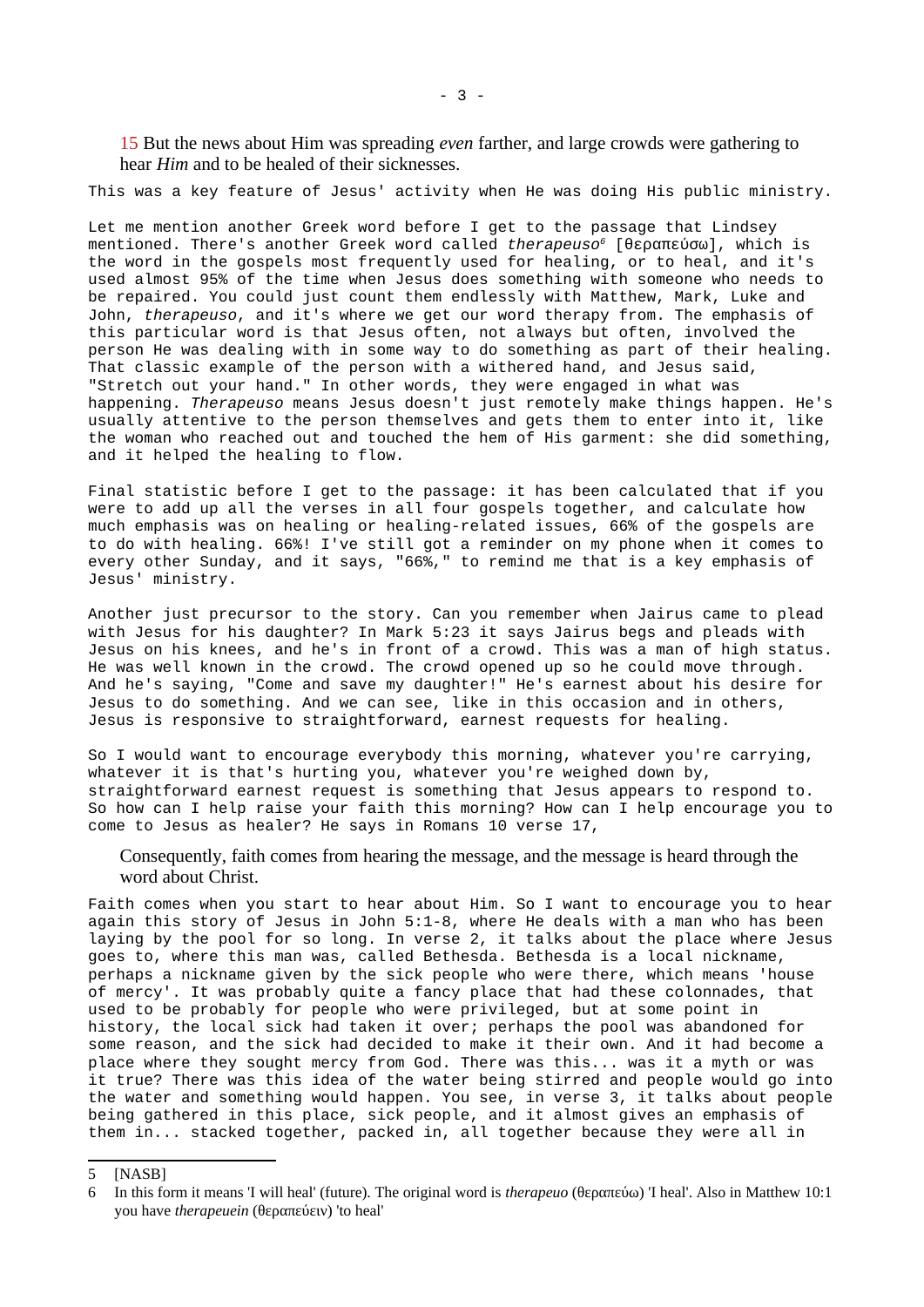such need of a miracle, and their eyes were all fixed on the water, waiting for something to happen. So we hear in this particular story, in verse 5, that a certain man was there. Whenever it says 'a certain man' in the Gospel accounts, it's usually someone known at the time of writing, you could probably go and find this person, if you wanted to, at the time of this account being written. And this person was a fixture in this place. Yeah? John 5 talks about this man being there for how long? 38 years! 38 years. So this is a chronic condition.

This is partly why I wanted to choose this account, I mean, let's face it, there's loads, choose this particular account of Jesus' healing ministry, because the whole nation, our whole nation has had an extended period of time of waiting and struggling and even suffering. And so the idea of something ongoing for a long period of time seemed to resonate with me: a person who was in a chronic condition for a long time: he was stuck, and he'd been stuck there literally for years.

And so then you have this provocative question from Jesus that we hear through the centuries being asked of us: "Do you want to get well?" Jesus said to him, "Do you want to get well?" Think about it for this man. He had been there for 38 years. Granted, no fault, it was his sickness, he had no kind of reason to be blamed for that. But if you're in one place for 38 years, you would have had to fall into a way of life that was passive, with minimal responsibilities. It's possible that his sickness had become part of his identity. That doesn't necessarily explain though his appetite still to seek help. He replies to Jesus, in verse 7,

'Sir,' the invalid replied, 'I have no one to help me into the pool when the water is stirred.

While I am trying to get in, someone else goes down ahead of me.'

This man had no help. He had no friend. He had no support. He was unable to fix himself. He was unable to sort his own problem out. I don't know how that resonates with you, how independent of spirit are you. Have you ever struggled with something, and got to the end, where you think, "I can't do this. I can't fix myself, I can't sort it." I felt like that with regards to my shoulder. I didn't know what to do. And I was very frustrated by my need to actually ask for help. But this man had no help. This man had no one to turn to. And yet in this particular moment, Jesus was the one standing right beside him. Jesus doesn't enter into further conversation with this man. He doesn't have a long diagnosis with this man, He doesn't tease out what the pros and cons are, what the what the different symptoms are. Jesus simply speaks a word of command to this man. And in verses 8 and 9 He says this:

'Get up! Pick up your mat and walk.'

Get up, pick up your mat, and walk. And it says,

At once the man was cured; he picked up his mat and walked.

There's that *therapeuso* emphasis of healing, where the man had to do something in response to Jesus' command. He engaged with what was being said and healing power flows.

How did that work? What was going on? I don't want to engage today in the complexities of why healing happens or not at times. I simply want to focus today on Jesus being the source of healing again and again and again throughout the Gospel accounts. Jesus Himself is a source of healing. Jesus' words are a source of power that unlocks healing. And something changes in the real world when Jesus speaks.

How do you feel about that? Do you find doubts rising in your head? Do you question whether this is possible? I think some of this is down to expectation. Let me give you a very practical parallel example to see how you would respond in this need. Just imagine that we're in the middle of winter, and your house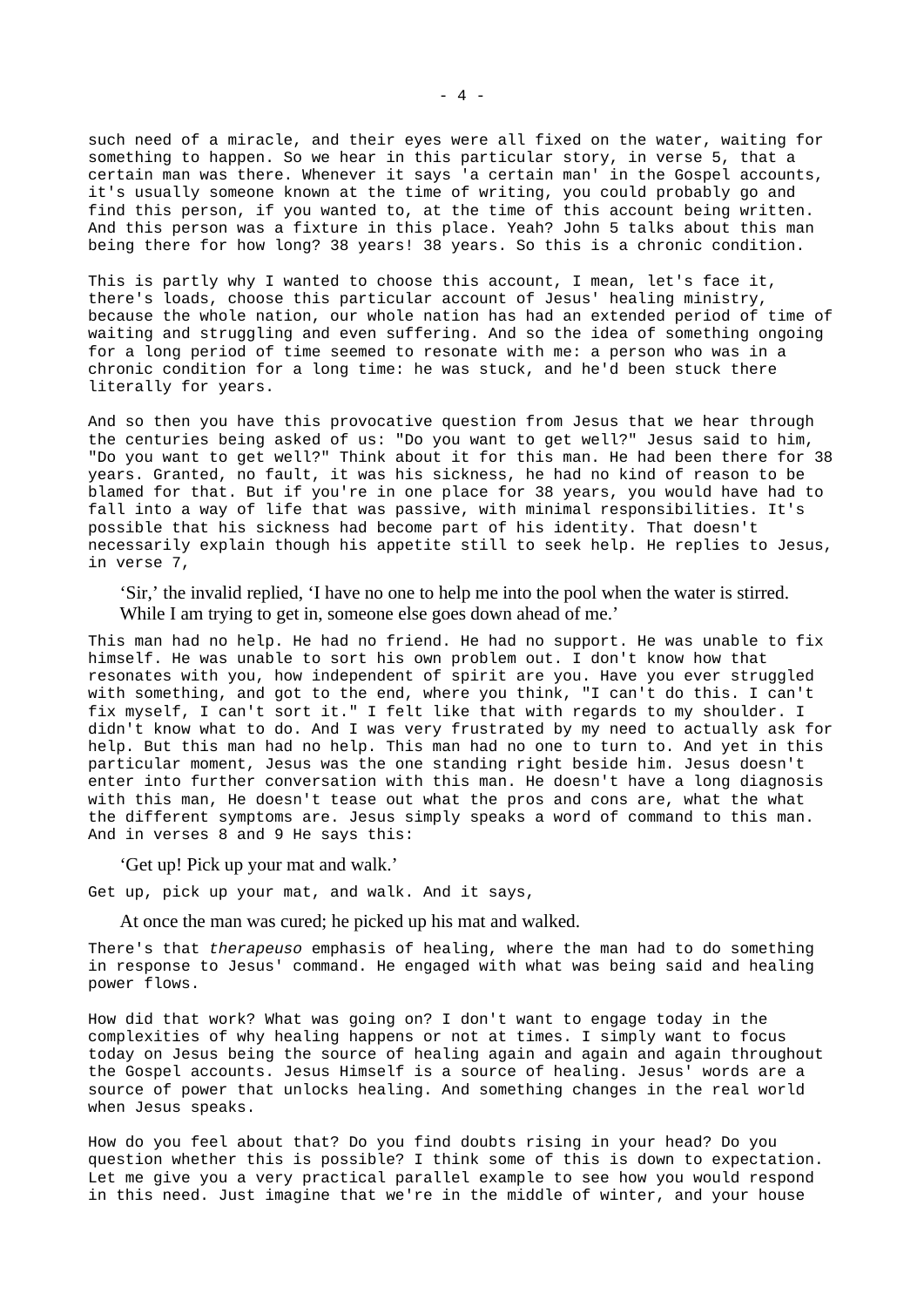boiler breaks down: the boiler that gives you your hot water and keeps your radiators nice and warm. Inevitably, within a matter of hours, if your boiler isn't working, you'll get in touch with your provider and arrange for someone to come and sort that, if you're able to afford that, that is. What would happen – just have a think about this – imagine the engineer knocking on your door, and coming in to attend to your need. Now just imagine if the engineer brought his toolbox in and sat down, and you made him a cup of tea and you sat together and you spent 30 minutes talking, and he spends all of his time simply asking how you *felt* about having a broken boiler, and he asks you leading questions like, "So, how has this made you feel? How have you been coping in the cold?" because clearly the house is cold. "That must be really hard." And the engineer encourages you and says, "Well, you know, I'm really sorry to hear that but you know it's good that we've talked about it." And then he stands up and plans to leave. How would you feel? My guess is, at some point in that conversation you'd say, "Don't leave! You're here to fix my boiler!" You're here to fix my boiler. Something actual is needed to be repaired. I want to put it to you (and I'm hearing it myself) that we need to come to Jesus to fix what needs to be fixed. We know He is a wonderful counsellor. We know He is a great saviour, forgiver of sins, but He's also a great healer. Remember what I said: 66% of the gospels are healing stories. To come to Jesus and to seek His healing is not awkward or strange for Him to hear. This is mostly what Jesus heard from most people during His ministry. "Help me, heal me." "Jesus, help me, heal me!"

So I wonder where you are this morning. We're going to play another song in a moment and then we're going to have an opportunity to receive healing prayer, and some soaking time, even if you don't have a particular illness. We're going to hear a song in a moment but what I want you to do during this song is to get your head and heart straight as to what you need Jesus to do. What is it that you need His help with?

### *Song: Living Waters*

[omitted from this transcript]

#### *Response / Application: Healing time*

[Andrew:]

Okay, let's just be still and let's pray. Just a moment of quiet as we come to Jesus our healer.

Just in this place of stillness, it may be that you have a particular need. It may be that you simply don't have that, but you're just weary from everything that's happened in the last few months. We're going to begin with prayers for actual healing though. This could be accelerated healing, perhaps like with my shoulder, accelerating recovery or miraculous healing where it's something that simply shouldn't logically happen. Jesus can do all kinds of healing, remember. So just in the quiet, I want you to name, in your heart or even out loud if you need to, what it is you need to bring to God. I'm bringing a painful neck and shoulder, and I'm naming that in the presence of Jesus, my healer.

I'd also like you to score it. How bad is it? 1 to 10. Is it 2 out of 10? Is it a 5 out of 10 problem that nags at you most of the time in the background? Is it a dominating thing that just stops you doing stuff, like 7 to 8 out of 10? Or is it terrible? Is it an 8 or 9 out of 10 problem? Tell Jesus, that this is a real need.

Okay, I'm going to invite God, by His Holy Spirit, to continue and release the healing ministry of Jesus now.

Holy Spirit, we can't do this. But You have poured out Yourself into the hearts and lives of believers. Jesus, we submit again to Your power and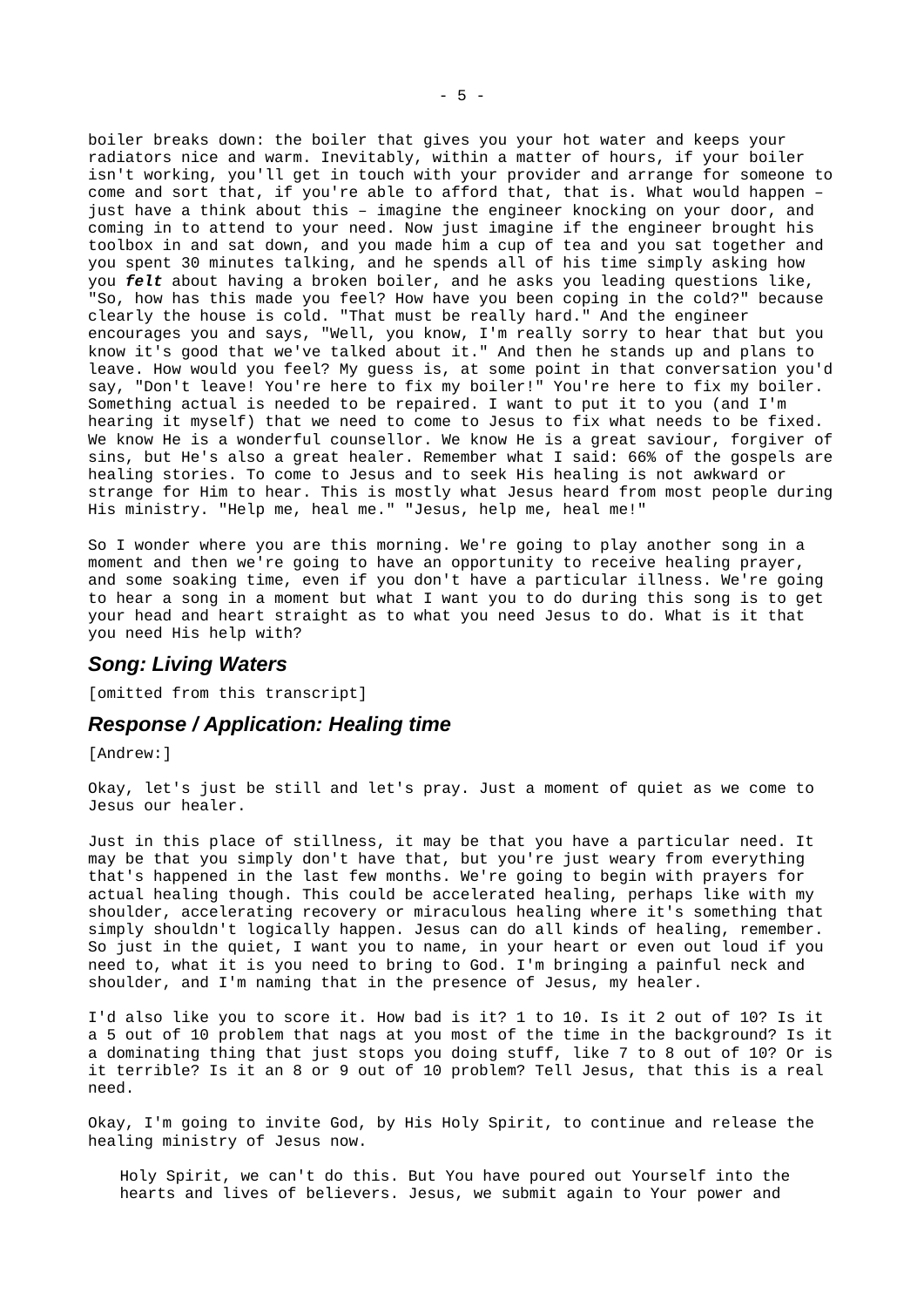authority, and ask that You would come now in this moment, to release healing.

Now for all those who don't feel like they have a particular need, I want to encourage you to remember that you are authorised now to join in with prayer for those who are sick, even though we can't see each other at the moment and even though some people may watch this later. I'm going to be praying words that are really simple, where I'm simply going to pray, "In the name of Jesus Christ, be healed." "In the name of Jesus Christ, be healed." And I'm going to encourage all of us, every single one of us to confidently speak that out, not just for ourselves but for all who may be watching, either live or later.

So, Holy Spirit, would You come and rest on Your people again and show us that we are authorised to speak words of healing in Jesus' name. Come Holy Spirit.

Let's just wait.

So do feel free to join in with me. Speak out loud, and speak words of healing. And if you're on the receiving end, just wait and just receive and just maybe put your hand on what hurts, maybe, name it again and leave it with open hands before Jesus. Let's pray.

In the name of Jesus Christ, for all those who are physically sick in any kind of debilitating way from a named illness, in the name of Jesus Christ, receive healing.

So join in with me.

In the name of Jesus Christ, be healed.

All God's people join in together and speak words of healing over each other.

In the name of Jesus Christ, be healed.

Holy Spirit, let Your healing grace and power flow as it did when Jesus was with that man.

And if you wish, move whatever hurts; sense what is happening. Let's just wait for a moment of quiet, see what God is doing. Come Holy Spirit.

Let's not rush this.

In the name of Jesus Christ, receive healing.

If you can, move what you need to move. Score it again. Is it as bad as it was?

Come Holy Spirit.

And I want to pray in the name of Jesus, for a breaking of influence of fatigue and long-term sickness over people who simply feel under the weather, or under par all the time. For those who are weary and heavy laden, in the name of Jesus Christ I break you free from those kinds of oppressive forces, in the name of Jesus Christ. In the name of Jesus Christ, I lift off you that kind of blanket of oppression that makes you under par all the time,

I want to pray for those who at different seasons of life go through changes, whether you're older, whether you're younger, if you're in